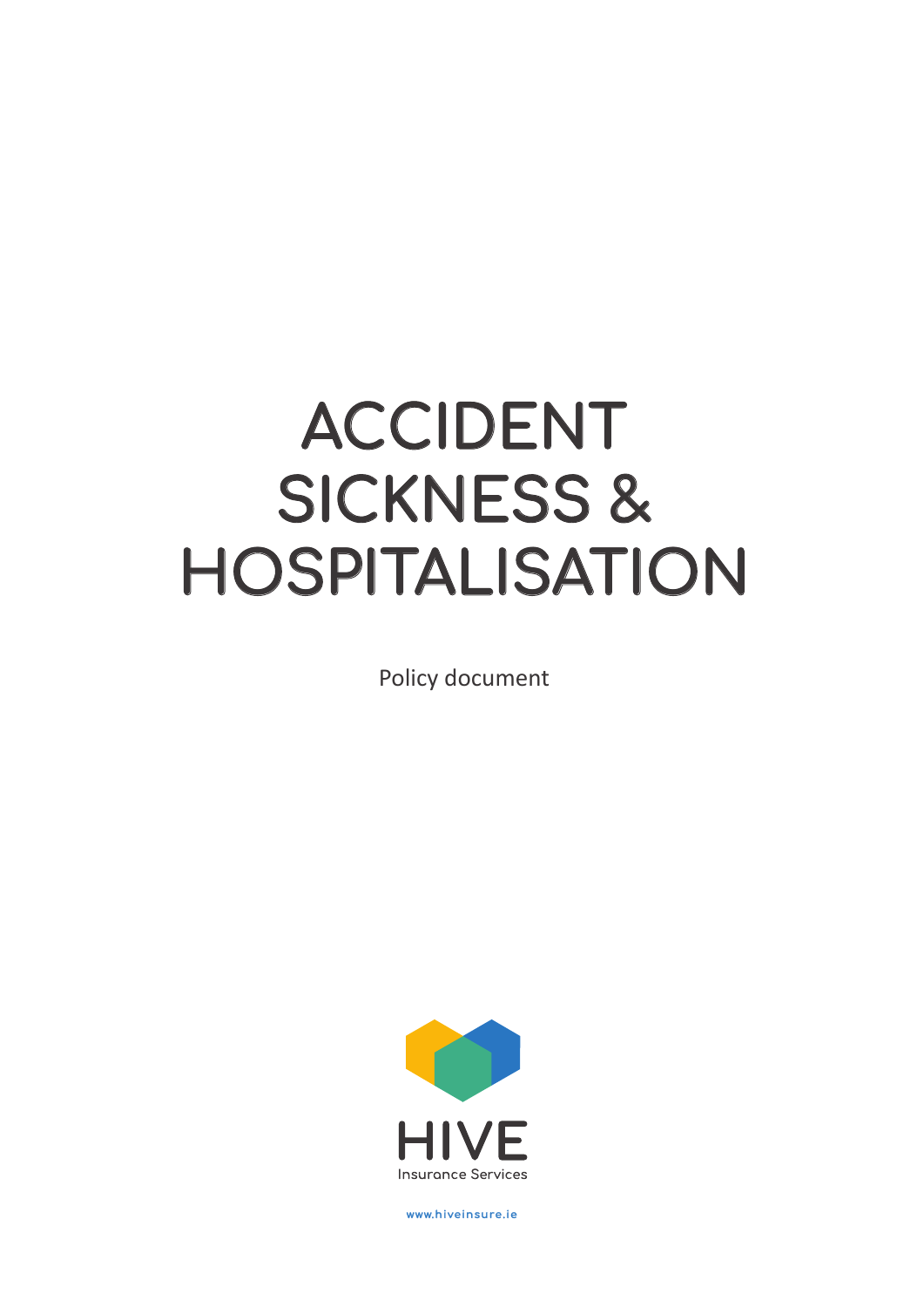## **ACCIDENT SICKNESS & HOSPITALISATION PLAN**

**The benefits you are entitled to will be detailed on your schedule.**

### **1 INTRODUCTION**

This Policy Document in connection with **your schedule** proves that **you** have chosen protection under the Hive Insurance Services Accident, Sickness & Hospitalisation Plan and that **you** will be protected by it provided the relevant insurance **premium(s)** are paid and **you** meet the eligibility criteria.

Some words in this document have special meanings, which are explained in Section 9, under the heading MEANING OF WORDS/DEFINITIONS. When these words are shown in bold text, they have a special meaning, otherwise, their ordinary everyday meaning applies.

Please note also that **we**, **us** or **our** refers to the Insurer who is Maiden Life Försäkrings AB, registered in Sweden under number 516406-0468, whose registered office is at Klarabergsviadukten 70, Box 70396, 107 24, Stockholm, Sweden, and **you** or **your** refers to the person(s) named in the **schedule** being the person(s) who will benefit from the protection provided by the policy.

The policy shows details of the benefits provided for **you** if **you**  suffer from an **accident** or **sickness** or become **hospitalised**.

Section 3 explains the benefits of the policy, together with circumstances when **you** cannot claim.

### **CUSTOMERS WITH ADDITIONAL REQUIREMENTS**

In order to make **our** documentation accessible to all, **we** are able to provide upon request audiotapes, large print documentation and Braille documentation. Please advise **us** if **you** require any of these services so that **we** can communicate in an appropriate manner.

#### **Please note**

- › **You** should make sure the information **you** supplied in connection with this policy is correct to the best of **your** knowledge and belief
- › **You** should keep a record of all information supplied to both **us** and/or Hive Insurance Services for the purpose of taking out this policy. A copy of any such information will be supplied by Hive Insurance Services on request
- › If **you** make any claim, which **we** can prove to be fraudulent, unfounded or exaggerated, all benefits under this policy will be lost and **we** will seek to recover any benefits paid under a claim
- › **We** may, and **you** agree that **we** may, use video surveillance to investigate any claim that **we** have good reason to believe may be fraudulent

### **2 ELIGIBILITY REQUIREMENTS**

**You** can take out this policy if on the **commencement date**: For **accident**, **sickness** and **hospitalisation** benefits:

- › **you** are aged 18 years old or over and under 60; and
- › **you** are **resident** in the Republic of Ireland; and
- › **you** are actively **working**, being:
	- **employed** for a minimum of 16 hours per week (i.e. not medically certified as unfit for **work**); or
	- **self-employed** (i.e. not medically certified as unfit for **work**).

If **you** are a **non-earning partner** (i.e **you** do not meet the definition of **employment** or **self-employment**) **you** may apply for **accident**, **sickness** and **hospitalisation** cover as a second policyholder providing:

- › **you** are aged 18 years old or over and under 60; and
- › **you** are **resident** in the Republic of Ireland; and
- you must not be medically certified as unfit for **work**.

#### **Important**

Provided **you** meet the relevant requirements set out in Section 2 **you** will be eligible for the applicable cover. There are, however, circumstances set out in Section 3 that may mean that **you** will be unable to claim benefit for health conditions of which **you** are aware on the **commencement date** or for which **you** have received treatment or advice in the past 24 months. Please read Section 3 of the policy carefully as it may affect **your** decision as to whether the policy is suitable for **you**.

If, at any time during the term of the policy, **your** circumstances change **you** should contact Hive Insurance Services immediately. For example, a change in:

- › **your employment** status (due to less than 16 hours being worked per week, if **you** are **employed**)
- › retirement
- › **residency**
- › salary.

may affect **your** entitlement to claim under the **accident** or **sickness** sections of the policy.

### **CHANGE IN RESIDENCY**

No benefit will be paid while **you** are outside the Republic of Ireland for a period intended by **you** to be more than 90 days, or if **you** cease to be **resident** in the Republic of Ireland.

### **3 BENEFITS AND EXCLUSIONS**

### **3.1 ACCIDENT OR SICKNESS BENEFIT**

**When can you claim for accident or sickness benefit?** If **you** are unable to **work** because of an **accident** or **sickness** for more than **your** chosen **deferred period**, **we** will pay 1/30th of **your monthly benefit** for each subsequent day of **accident** or **sickness**. The amount **you** can select as **your monthly benefit** is a maximum of 60% of **your** gross monthly income (if **you** are **employed**) or a maximum of 60% of your taxable monthly income (if you are **self-employed**). **We** will continue to pay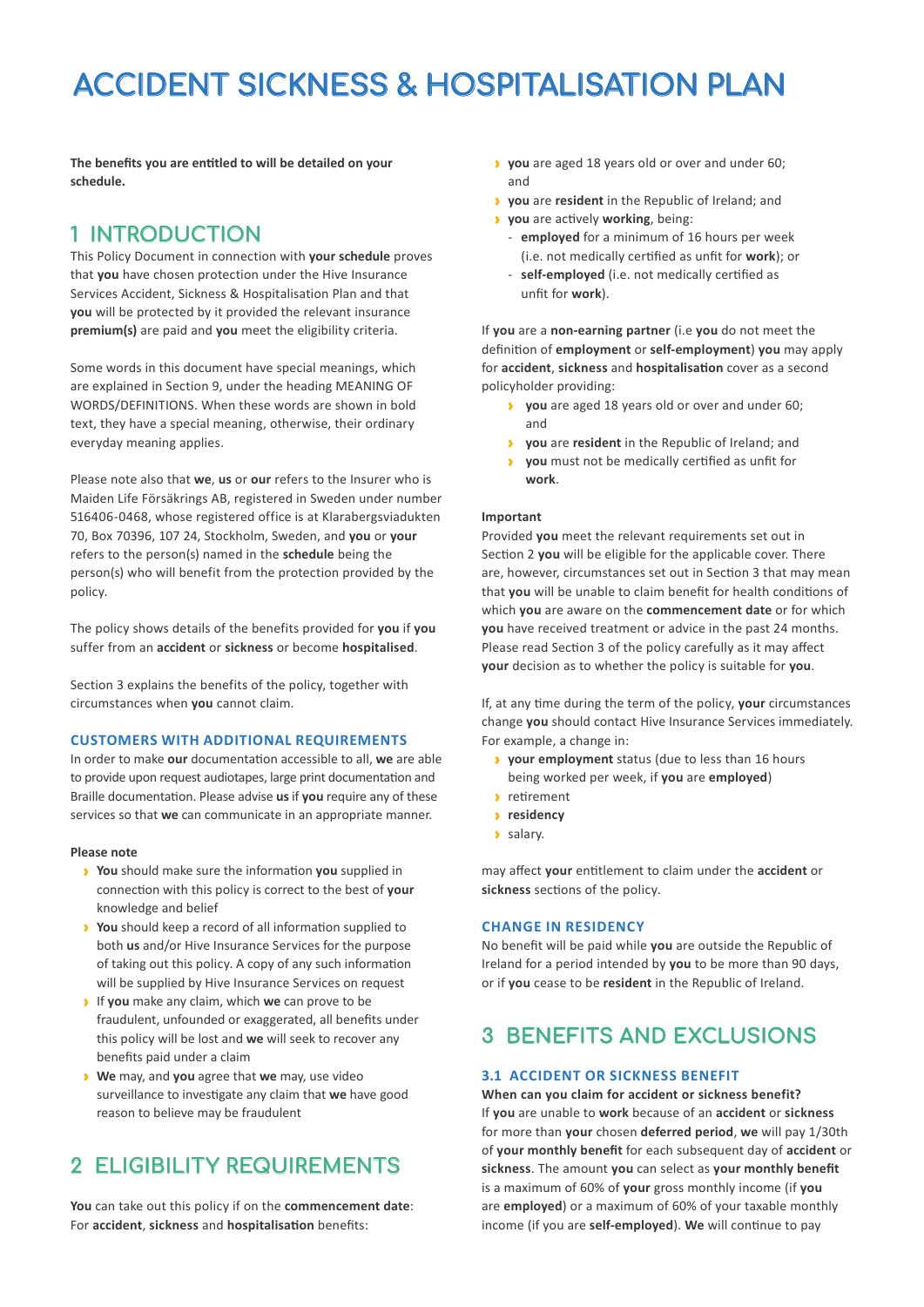1/30th of **your monthly benefit** in respect of each day, **you** are continuously unable to **work** because of an **accident** or **sickness** until the first of the following occur:

- › **You** cease to be unable to **work** due to an **accident** or **sickness**
- › **You** fail to provide **us** with proof of an **accident** or **sickness**
- › **We** have paid a maximum of 12 or 24 (depending on the benefit option **you** selected and as shown on **your schedule**) **monthly benefits** in respect of any one event of **accident** or **sickness**
- › The policy **end date**

If **you** have a job but do not meet the definition of **work** because **you** are returning as part of a phased return to **work** or a permitted **work** scheme, **you** may still be able to claim for **accident** or **sickness** benefits under this policy. Any payments made will be on a pro rata basis.

Periods of **accident** or **sickness** separated by less than three months will be treated as one continuous period of **accident** or **sickness**. If **we** have paid the maximum of **monthly benefits** (12 or 24 depending on the benefit option **you** selected and as shown on **your schedule**), **you** must return to **work** for a continuous period of 3 months before **you** are entitled to make another claim for **accident** or **sickness**.

### **When can you claim for accident or sickness benefit as a nonearning partner?**

If **you** require assistance in performing **normal daily activities** or are totally confined to **your** normal place of residence, a **hospital** or other recognised medical facility because of an **accident** or **sickness** for more than **your** chosen **deferred period**, **we** will pay 1/30th of **your monthly benefit** for each subsequent day of **accident** or **sickness**. **We** will continue to pay 1/30th of **your monthly benefit** in respect of each day, **you** continuously are totally confined to **your** normal place of residence, a **hospital** or other recognised medical facility or continuously require assistance to perform **normal daily activities** because of an **accident** or **sickness** until the first of the following occur:

- › **You** are no longer totally confined to **your** normal place of residence, a **hospital** or other recognised medical facility
- › **You** are certified by **your doctor** as fit to resume **your normal daily activities** unassisted
- › **You** fail to provide **us** with proof of an **accident** or **sickness**
- › **We** have paid a maximum of 12 **monthly benefits** in respect of any one event of **accident** or **sickness**
- › the policy **end date**

#### **Please Note**

In order to be able to claim under **accident** or **sickness** benefit **you** must be certified by **your doctor** as totally confined to **your** normal place of residence, a **hospital** or other recognised medical facility OR as requiring assistance to carry out at least four of the eight listed **normal daily activities**.

Periods of **accident** or **sickness** separated by less than three months will be treated as one continuous period of **accident** or **sickness**. If **we** have paid the maximum of 12 **monthly benefits**, **you** must be certified as fit by **your doctor** to carry out **your normal daily activities** unassisted for a continuous period of 3 months before **you** are entitled to make another claim for **accident** or **sickness**.

**When can you not claim for accident or sickness benefit? We** will not pay any **accident** or **sickness** benefits if **your accident** or **sickness** results directly or indirectly from:

- › any **pre-existing medical condition**, unless **you** have been symptom free and not received treatment or advice for that condition for at least two years preceding the **incident date**. N.B. The medical records for this 2-year period must be available to **us** for review. **We** will be unable to accept a claim where the necessary medical records are not available to **us**
- **a** any **chronic condition** which is existing or which **you** knew about at the **commencement date**, or of which **you** were exhibiting the symptoms whether specifically diagnosed or not or for which **you** were receiving medical treatment or advice during the 24 months preceding the **commencement date**
- › **normal pregnancy/childbirth related conditions** (Special Note: when a claim is made by **you** for a pregnancy or **childbirth related condition**, **we** may refer **you** to a **doctor** or Consultant who specialises in obstetrics for an opinion of whether the condition is a **normal pregnancy**/**childbirth related condition**. **We** will consider this opinion to be final). For **sickness** claims only, **you** will not be able to claim during a **confinement period**
- › elective surgical procedures or surgical procedures which are not medically required
- › any disease or disorder of, or any injury to, the spine, its intervertebral discs, joints, nerve roots, spinal cord or supporting musculature and ligaments and any neurological complications, except where an appropriate medical specialist confirms an acute spinal fracture, spinal cord compression, spinal stenosis, spinal infection or spinal tumor and where imaging evidence is available if relevant
- › stress, anxiety, depression or any emotional disorder, unless a **doctor** has diagnosed psychosis or an organic brain disorder and has referred **you** to an appropriate specialist who confirms that diagnosis
- › deliberate actions by **you**, such as criminal acts or misadventure
- › war, riot, or civil commotion
- › ionising radiations or radioactive contamination from nuclear waste produced by the combustion of nuclear fuel
- I the radioactive, toxic, explosive or other hazardous properties of any nuclear device or component › earthquake
- 
- If the taking of alcohol or drugs, unless under the specific direction of a **doctor** and not for the treatment of drug addiction
- › travel to any territories whose Security Status, as advised by the Department of Foreign Affairs' (DFA) Travel Advice service, is 'Avoid Non-Essential Travel' or 'Do Not Travel', as shown in the DFA's web site, www. dfa.ie, on your date of departure from the Republic of Ireland.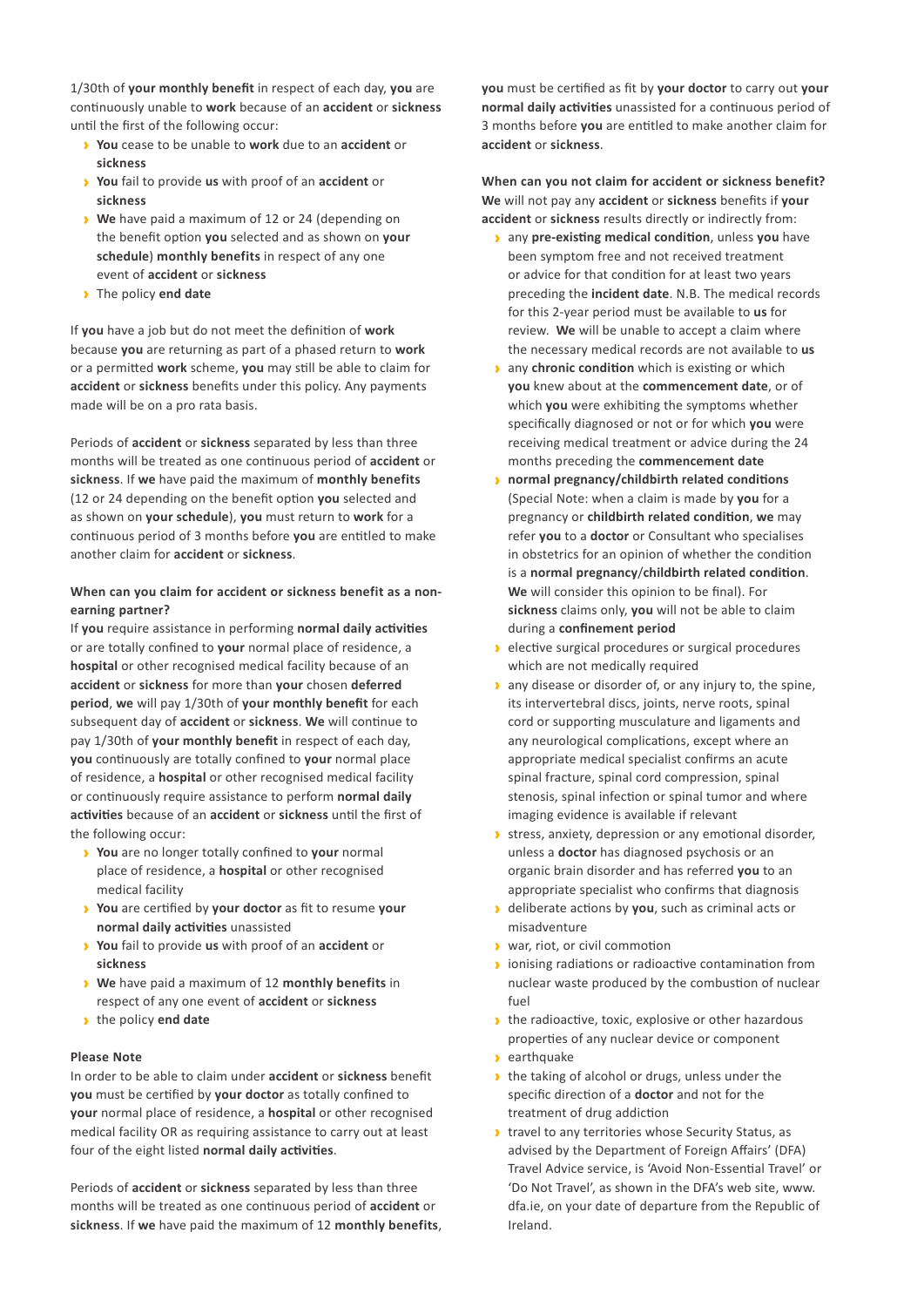**We** will not pay any **sickness** benefits if **your sickness** occurs within 90 days of the **commencement date** or if **you** are unable to provide at least 2 years prior medical history from **your doctor**.

N.B. The medical records for this 2-year period immediately prior to a claim must be available to **us** for review. **We** will be unable to accept a claim where the necessary medical records are not available to **us**.

Following the initial 90 days, any claim for **sickness** will be subject to **your** selected **deferred period**.

When paying a claim, **we** will consider the first day of **accident** or **sickness** as the day that **you** visit a **doctor** and the **doctor** confirms that **you** are not able to **work**. No benefit will be paid for the period prior to visiting a **doctor**. **We** will only pay a **sickness** benefit if **you** remain under the care of a **doctor** for the duration of the claim.

If **your accident** or **sickness** began whilst **you** were outside of the Republic of Ireland and **you** were seen by a medical professional who is not registered with the Irish Medical Organisation, then **you** must within 30 days of returning to the Republic of Ireland seek confirmation of your eligibility to claim from a **doctor** who meets the definition in section 9. **You** must submit evidence in English from this **doctor** confirming the assessment made by the medical professional(s) who **you** saw while **you** were abroad. In this case, **we** may consider the first day of **accident** or **sickness** as prior to the day that **you** first visited a **doctor**.

### **3.2 HOSPITALISATION BENEFIT**

**When can you claim for hospitalisation benefit?** If **you** are **hospitalised** for more than 48 hours, **we** will pay **you** a benefit of 10% of **your** chosen **monthly benefit** for each subsequent 24 hours thereafter that **you** remain in **hospital** for up to a maximum of 30 such payments per insured person (as detailed on **your schedule**) per policy year. In addition, **you**  will still be entitled to claim **your monthly benefit**.

**When can you not claim for hospitalisation benefit? We** will not pay any **hospitalisation** benefits if **your hospitalisation** results directly or indirectly from:

- › any **pre-existing medical condition**, unless **you** have been symptom free and not received treatment or advice for that condition for at least two years preceding the **incident date**. N.B. The medical records for this 2-year period must be available to **us** for review. **We** will be unable to accept a claim where the necessary medical records are not available to **us**
- **a** any **chronic condition** which is existing or which **you** knew about at the **commencement date**, or of which **you** were exhibiting the symptoms whether specifically diagnosed or not or for which **you** were receiving medical treatment or advice during the 24 months preceding the **commencement date**
- › **normal pregnancy/childbirth related conditions** (Special Note: when a claim is made by **you** for a pregnancy or child birth related condition, **we** may refer **you** to a **doctor** or consultant who specialises

in obstetrics for an opinion of whether the condition is a **normal pregnancy**/**childbirth related condition**. **We** will consider this opinion to be final). For **hospitalisation** claims for **sickness** only **you** will not be able to claim during a **confinement period**

- › elective surgical procedures or surgical procedures which are not medically required
- › any disease or disorder of, or any injury to, the spine, its intervertebral discs, joints, nerve roots, spinal cord or supporting musculature and ligaments and any neurological complications, except where an appropriate medical specialist confirms an acute spinal fracture, spinal cord compression, spinal stenosis, spinal infection or spinal tumor and where imaging evidence is available if relevant
- › stress, anxiety, depression or any emotional disorder, unless a **doctor** has diagnosed psychosis or an organic brain disorder and has referred **you** to an appropriate specialist who confirms that diagnosis
- › deliberate actions by **you**, such as criminal acts or misadventure
- › war, riot, or civil commotion
- **I** ionising radiations or radioactive contamination from nuclear waste produced by the combustion of nuclear fuel
- I the radioactive, toxic, explosive or other hazardous properties of any nuclear device or component
- › earthquake
- If the taking of alcohol or drugs, unless under the specific direction of a **doctor** and not for the treatment of drug addiction
- **I** travel to any territories whose Security Status, as advised by the Department of Foreign Affairs' (DFA) Travel Advice service, is 'Avoid Non-Essential Travel' or 'Do Not Travel', as shown in the DFA's web site, www.dfa.ie, on your date of departure from the Republic of Ireland.
- › **sickness** that occurs within 90 days of the **commencement date** (however **accident** related claims are covered immediately).

### **3.3 ACCIDENTAL DEATH BENEFIT**

**When can you claim for accidental death benefit?** If **you** die as a result of an **accident**, subject to the terms of the policy, **we** will pay a lump sum of €25,000.

### **When can you not claim for accidental death benefit? We** will not pay any **accidental death** benefit:

- › if **your** death is as a result of:
	- natural causes or **sickness**
	- deliberate actions by **you**, such as suicide,
	- criminal acts or misadventure
	- the taking of alcohol or drugs, unless under the specific direction of a **doctor** and in that case not for the treatment of drug addiction
- › if **your** death occurs during travel to a country or area within a country where the Department of Foreign Affairs advise against all travel. www.dfa.ie/ travel/travel-advice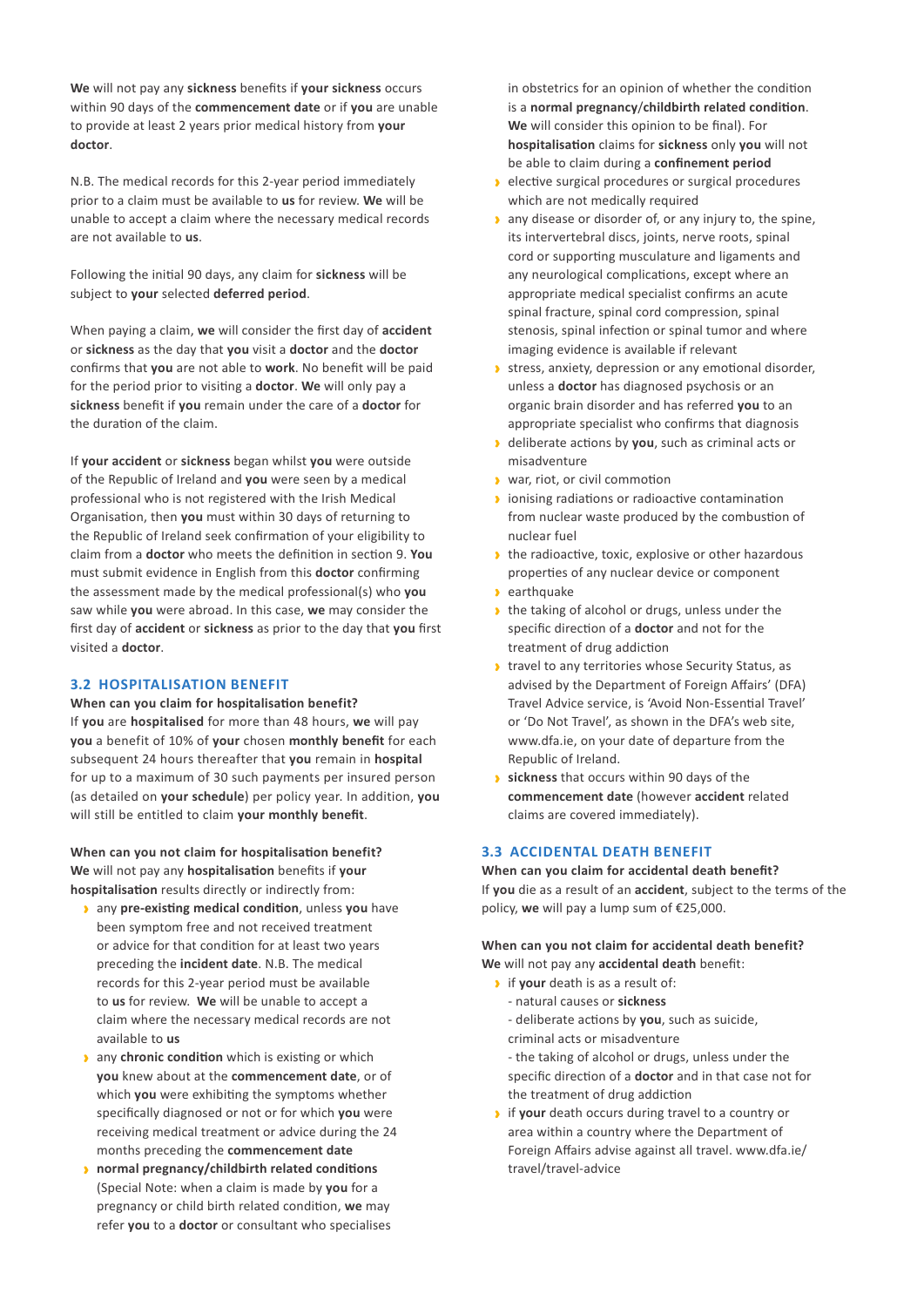### **4 WHEN YOUR PROTECTION STARTS AND ENDS**

**Your** contract with **us** starts from the date confirmed on **your schedule**. (For **sickness** benefit protection starts if the **sickness** is diagnosed more than 90 days after the **commencement date**) and ends on the earliest of the following:

- › The date of **your** death
- › The date when **you** become 68 years of age, or the date **you** retire, whichever is the sooner
- › The date **you** fail to pay **your premium** when due
- › The date **you** cease to be a **resident** of the Republic of Ireland
- › The date **your** policy is cancelled by **you** or terminated by **us** as detailed in Section 4.

### **For joint policyholders only**

If the first and/or second policyholder becomes 68 years of age, retires or dies during the policy term, please contact Hive Insurance Services to discuss **your** ongoing requirements.

#### **Important**

This policy is for monthly periods, and **we** do not guarantee that this policy will be available indefinitely. **We** reserve the right to withdraw this policy at any time, by providing 60 days notice, in writing, to **you**. This will only occur where it is a result of a serious breach of contract by **you** or where **we** are not authorised or otherwise unable to continue to provide cover.

**Your premium** and the benefit provided under this policy is based on the historical performance of this product. **Your premium** and the benefit provided under this policy are not guaranteed to remain at the same level throughout the life of **your** policy. **We** reserve the right to amend the **premium** and/or benefit(s) provided under this policy at any time, by providing 30 days notice, in writing, to **you**. **We** cannot foresee every circumstance under which **your premium** and/or benefit provided will change, however a few reasons are listed below. The **premium** and/or benefit provided may change if:

- › the level of claims costs are significantly different to the level **we** had expected
- › our administration and/or distribution costs change
- › the level of benefit provided or amount of **premium** charged for this policy is significantly different than the projected costs of the policy
- › there are changes in tax or other government or regulatory charges which affect **your** policy.

**We** will notify **you** in advance of any **premium** and/or policy benefit(s) changes. Upon notification, **you** are under no obligation to continue **your** policy at the revised **premium** and/ or benefit levels but the previous **premium** and/or benefit levels will no longer be available to **you**. If **you** do not wish to continue with **your** cover **you** can cancel **your** policy by following the details in Section 7.

Any change in **your premium** will not depend upon **your** individual circumstances, for example, **your** health or the number of claims that **you** make. The assessment of future **premiums** and/or benefit provided under this policy is based upon the **premium** being charged for everyone insured under this policy, and not **you** personally.

### **5 HOW TO CLAIM**

- › **You** or **your** representative should contact Davies Ireland:
	- by email to maidenlife@davies-group.com.
	- by telephone to 01 623 8471.
	- by post to Block 10B, Beckett Way, Park West Business Park, Nangor Road, Dublin 12, Ireland.
- › Send the completed claim documentation back to this address
- › To enable **us** to start paying **your** claim and to continue paying **your** claim, **we** must receive from **you** necessary evidence and proof. **We** will only ask for such information and proof **we** need to process **your** claim
- › If further supporting evidence of **your** entitlement to claim is required **you** must provide it at **your** own expense. **You** must also allow **us** to have **you** medically examined at **our** expense if **we** wish
- › In the event that **you** make an **accident** or **sickness** claim, **you** will be required to provide **us** with confirmation of **gross earnings** (if **you** are **employed**) or confirmation of **taxable income** (if **you** are **selfemployed**)

### **Please Note**

**You** must continue to make **premium** payments during any claim if **you** wish to be protected by the policy. If **you** fail to pay **your premium** when due **your** policy and the protection provided by it will end. Any **premiums** paid during a valid claim period will be refunded to **you** as part of the claim payment.

### **6 GENERAL TERMS & CONDITIONS**

- › Both **you** and **we** are free to choose the law applicable to this policy. Unless specifically agreed to the contrary prior to the policy **commencement date**, this policy shall be subject to Irish Law. The EEA State for the purposes of the policy is the Republic of Ireland
- › The maximum **monthly benefit** payable for **accident** or **sickness** when added to any other **monthly benefit** or benefit being paid by **us** following a claim made by **you** under this policy or any other policy in force with **us** is €3,000 per month or €350 per month in respect of **non-earning partners**
- **I** The maximum daily benefit payable for **hospitalisation** when added to any other benefit being paid by **us** following a claim made by **you**  under this policy is €300 per day or €35 in respect of **non-earning partners**. If **you** increase the **monthly benefit**, the increase in benefit is not payable in the event of **sickness** or **hospitalisation** due to **sickness** should either occur within 60 days of the increase having been received. The increased **monthly benefit** is payable immediately in the event of an **accident** and **hospitalisation** due to an **accident** that occurs after the date of increase of the **monthly benefit**
- › Any benefit due under this policy will be paid to **you**
- › It shall not be possible for **you** to assign or charge the benefits of this policy in any way whatsoever
- › When applying for/varying **your** insurance, or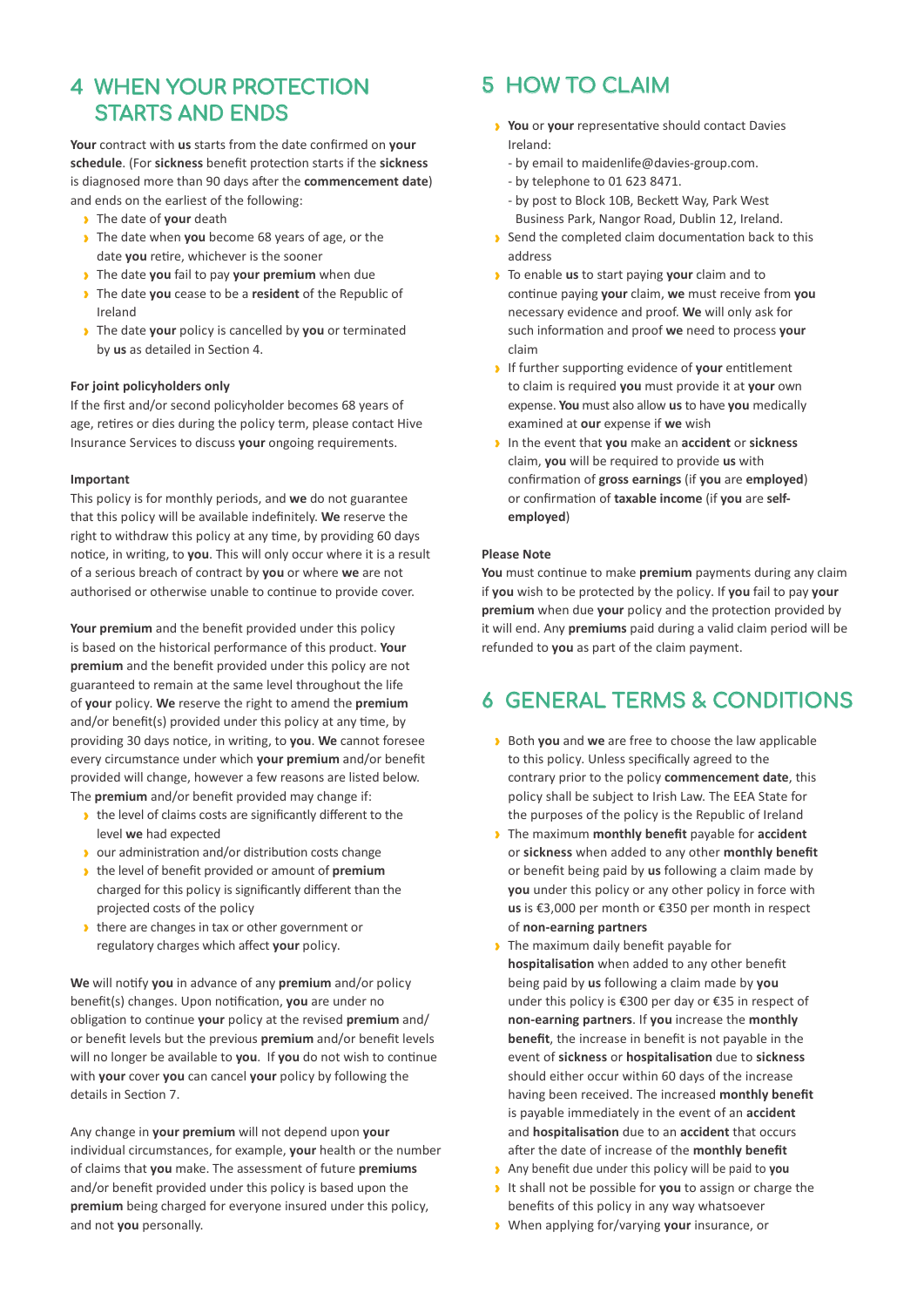submitting a claim **you** or anyone acting on **your** behalf must take reasonable care to answer all questions honestly and to the best of **your** knowledge. Failure to do so may affect the validity of **your** policy or the payment of **your** claim

› Maiden Life Försäkrings AB contributes to the Insurance Compensation Fund. **You** may be entitled to compensation from the Fund if Maiden Life is unable to meet its obligations to **you** under this contract. Further information can be obtained from the Central Bank of Ireland.

### **7 CANCELLATION RIGHTS**

**You** may cancel this policy at any time. If **you** cancel this policy within 30 days of the **commencement date**, as detailed on **your schedule** any **premium** that **you** have paid will be refunded, subject to no claim being made. If cancellation is made after 30 days, there will be no refund of **premium** paid. To cancel this policy write to Hive Insurance Services at: Customer Services, Hive Insurance Services, Suite 211, 3013 Lake Drive, Citywest Business Campus, Dublin 24, or e-mail: cancellations@hiveinsure.ie, or call 074 9161868\* (Monday to Friday, 8am-5pm, excluding public holidays) quoting **your** name and policy number.

**We** may cancel this policy if **you** fail to pay **your premium** when due. However, **we** will continue to pay any valid claim, accepted by **us**, until the end of the paid period. **We** may also cancel **your** policy due to fraudulent activity.

### **8 CUSTOMER CARE**

### **8.1 POLICY SALE OR ADMINISTRATION**

If **you** have a complaint about the sale or administration of **your** policy, please contact Hive Insurance Services, Suite 211, 3013 Lake Drive, Citywest Business Campus, Dublin 24 and **you** will be provided with details of their complaints procedure. Hive Insurance Services is authorised and regulated by the Central Bank of Ireland, Reference Number C29542.

#### **8.2 TERMS OF THE POLICY**

If **you** have a complaint about the terms of your policy, then please write to Maiden Life Försäkrings AB, c/o Maiden Global Holdings Ltd, Albion House, The Valley Centre, Gordon Road, High Wycombe, Buckinghamshire, HP13 6EQ, telephone +44 (0)1494 687599, or email customer.relations@maideniis.com.

### **8.3 CLAIMS HANDLING**

If **you** have a complaint about the handling of **your** claim, then please write to the Compliance Officer c/o Davies Ireland, Block 10B, Beckett Way, Park West Business Park, Nangor Road, Dublin 12, Ireland, telephone 01 623 8444, or email complaints. ireland@davies-group.com.

### **8.4 FINANCIAL SERVICES AND PENSIONS OMBUDSMAN**

If **your** complaint addressed to any of the above parties is not resolved to your satisfaction, **you** may contact the Financial Services and Pensions Ombudsman, 3rd Floor, Lincoln House, Lincoln Place, Dublin 2, D02 VH29. Tel: (01) 567 7000. Email: info@fspo.ie, website: www.fspo.ie

The Financial Services and Pensions Ombudsman has been set up by law to help settle individual disputes between consumers and financial firms. They can decide if **we** have acted wrongly and if **you** have lost out as a result. If this is the case they will tell **us** how to put things right and whether this involves compensation. Their service is independent and free of charge. The decision of the Financial Services and Pensions Ombudsman is binding on both parties. The decision may be appealed to the High Court by either party.

### **9 MEANING OF WORDS/ DEFINITIONS**

In this policy the following words will have the following meanings throughout this document.

**Accident** – An identifiable event which is not reasonably foreseeable, intended or designed (but excluding **sickness**). The **accident** must be certified by a **doctor** as preventing **you**  doing **your work** or any **work** that **your** experience, education or training may reasonably qualify **you** to do. If **you** are **selfemployed**, a condition will only be acceptable as an **accident** if it stops **you** from assisting, managing and/or carrying on any part of the running of **your** business whatsoever. If **you** are a **non-earning partner, you** must be certified by a **doctor** as totally confined to **your** normal place of residence, a **hospital** or other recognised medical facility OR as requiring assistance to carry out at least 4 of the 8 listed **normal daily activities**. **You** must be under the continuing care of a **doctor** throughout **your** claim.

**Accidental death** – means death that occurs by way of an **accident** solely as a result of bodily injury and independently of any other cause.

**Chronic Condition** – A condition which has symptoms that are constant or recur, or which requires long-term monitoring, treatment, consultations, check-ups, examinations or tests.

**Claim Handler** – Davies Ireland is the trading name of Garywn Ireland Limited, company number 279634 having its registered office at Block 10B, Beckett Way, Park West Business Park, Nangor Road, Dublin 12, Ireland.

**Commencement Date** – The start date of **your** contract with **us**, as confirmed on **your schedule**.

**Confinement Period** – The period 2 weeks prior to and 4 weeks after birth.

**Deferred Period** – The period of time that **you** must wait before any **monthly benefit** becomes payable. This period is chosen by **you** and is confirmed in **your schedule**.

**Doctor** – A legally qualified medical practitioner, who is registered as a medical practitioner with the Irish Medical Organisation and entitled to practice as such in the Republic of Ireland. It does not include **you**, someone living in **your** household, a member of **your** immediate family or **your** partner.

**End Date** – The date **your** policy ends. This will be the earliest of the following: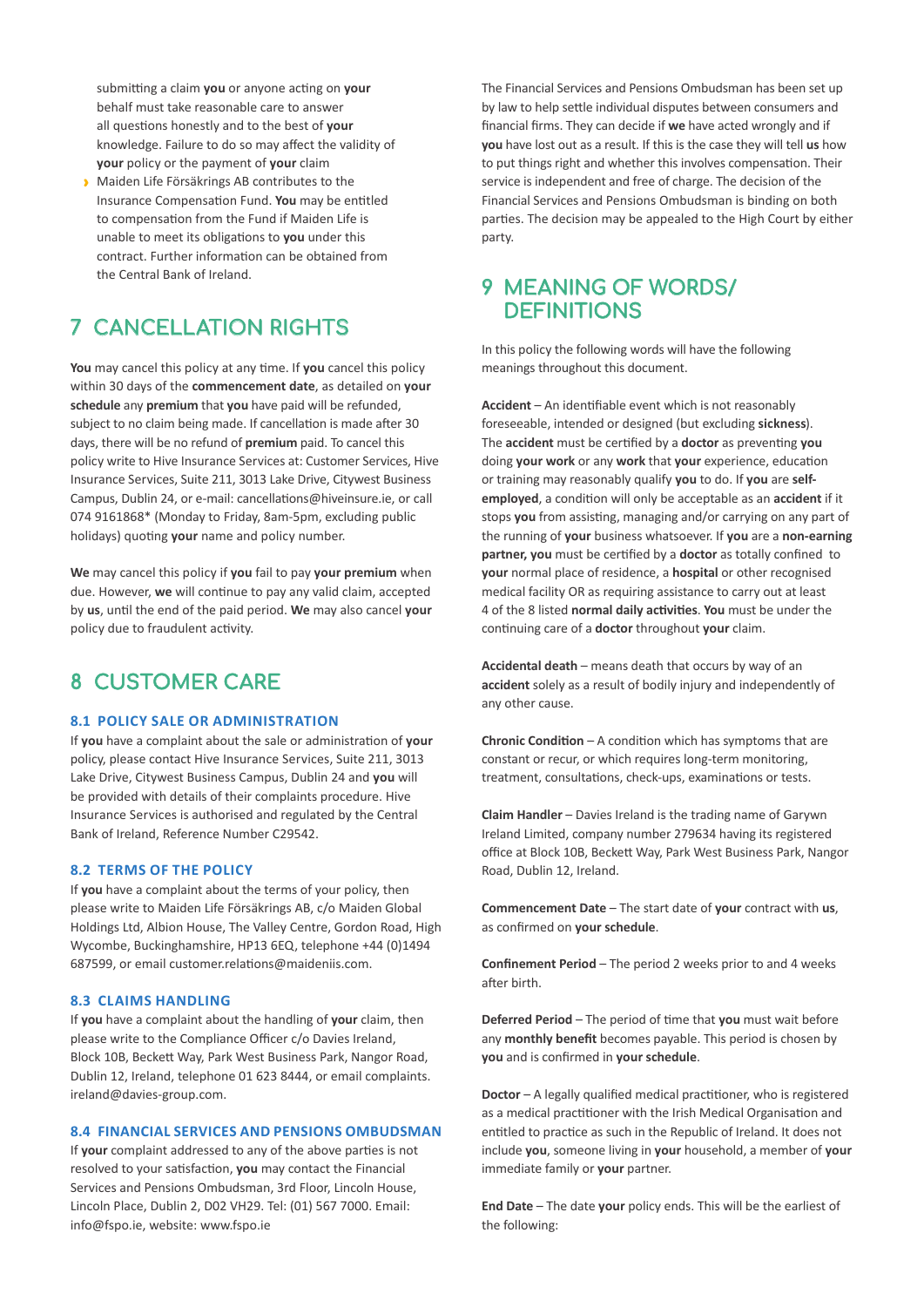- › The date of **your** death
- › The date when **you** become 68 years of age, or the date **you** retire, whichever is the sooner
- › The date **you** fail to pay **your premium** when due
- › The date you cease to be a **resident** of the Republic of Ireland
- › The date **your** policy is cancelled by **you** or terminated by **us** as detailed in Section 4.

**Employed/Employment** – In paid **employment** under a contract of services under which **you** ordinarily **work** in the Republic of Ireland or Northern Ireland for a minimum of 16 hours per week and paying the appropriate PRSI contributions or National Insurance contributions.

**Gross Earnings** – If **you** are **employed**, **your gross earnings** means:

- (i) The average of **your** last 3 months wage slips received from **your** employer, prior to the date **you** stopped **working**; or
- (ii) Dividends received from a Limited Company in lieu of wages.

**You** may be asked to provide evidence of **your gross earnings** to allow **us** to determine the benefit payable. Please note, **we** may also request that **you** provide **us** with **your** P60 in the event of a claim.

**Hospital** – A lawfully operated establishment (other than a convalescent, nursing or rest home, or convalescent, nursing, self-care or rest section or unit of a **hospital**) which has accommodation for **resident** patients with organised facilities for diagnosis and major surgery and which provides a 24 Hours a day nursing service by registered nurses.

**Hospitalisation/Hospitalised** – Being confined to **hospital** upon the recommendation of a doctor solely as a result of **accident**, or **sickness** which commenced or occurred after the **commencement date**.

**Incident date** - The date at which the accident or sickness occurred.

**Monthly Benefit** – The **monthly benefit** stated in **your schedule**, which is payable by **us** in the event of a successful claim. If you are **self-employed**, the **monthly benefit** will be limited to 60% of the additional cost to continue **your** business, subject to a maximum of 60% of taxable income. **We** may pay a proportion of the **monthly benefit** if:

- **Your** monthly benefit is more than 60% of your taxable income; or
- **You** receive other income, such as company loans unless substantiated by a loan agreement, other income protection policies or payment that could be classed as income while claiming.

If you are **employed**, the **monthly benefit** will be limited to 60% of your gross earnings. **We** may pay a proportion of the **monthly benefit** if:

› **You** continue to receive some payment, including company sick pay in excess of Statutory Sick Pay, other income protection policies, or company/director's

loans not substantiated by a loan agreement from **your** employer; or

- › **You** return to **work** in another job for a lower salary whilst still suffering from an **accident** or **sickness**; or
- › **You** return to your previous job on a part time basis.

If you are **employed** or **self-employed**, the proportion of the **monthly benefit** will be decided by **us**, taking all the circumstances into consideration. **You** may be asked to provide evidence of ongoing income to allow **us** to determine the benefit payable.

**Non-Earning Partner** – A second policyholder who:

- › Is the spouse or common law partner of the first policyholder; and
- › Is residing permanently at the same address as the first policyholder; and
- › Does not meet the definition of **employed** or **selfemployed**; and
- › Is a second policyholder nominated for cover under this policy as a partner without income; and
- › Is covered under the **accident** or **sickness** and **hospitalisation** elements of this policy; and
- › Is subject to the same **deferred period** as the first policyholder; and
- › Is entitled to a maximum of 12 **monthly benefit** payments of either €300 or €350 (as selected and detailed on **your schedule**) in respect of **accident** or **sickness**.

**Normal Daily Activities** – Dressing and undressing; washing and bathing; eating and drinking; preparing and cooking food; general household duties such as cleaning and laundering clothes; climbing stairs; shopping; and driving.

### **Normal Pregnancy/Childbirth Related Conditions** –

- › Symptoms which normally accompany a pregnancy and/or childbirth (including those related to multiple pregnancy) and which are generally of a minor and/ or temporary nature not representing an unusual or significant hazard to mother or baby.
- › Childbirth including delivery by caesarean section or any other medically or surgically assisted delivery which does not cause medical complications.

**Premium** – The amount as detailed in **your schedule**, which is payable by **you** in respect of this policy.

**Pre-Existing Medical Condition** – A condition or related condition either:

- › for which **you** received treatment in the 24 months up to and including the **commencement date**, or
- › which **you** were aware of, or in **our** opinion **you**  should have been aware of, during the 24 months up to and including the **commencement date**.

Unless **you** have been symptom free and not consulted a **doctor** or received treatment in the 24 months preceding the **incident date**.

**Resident/Residency** – Living in the Republic of Ireland for 40 out of 52 weeks a year.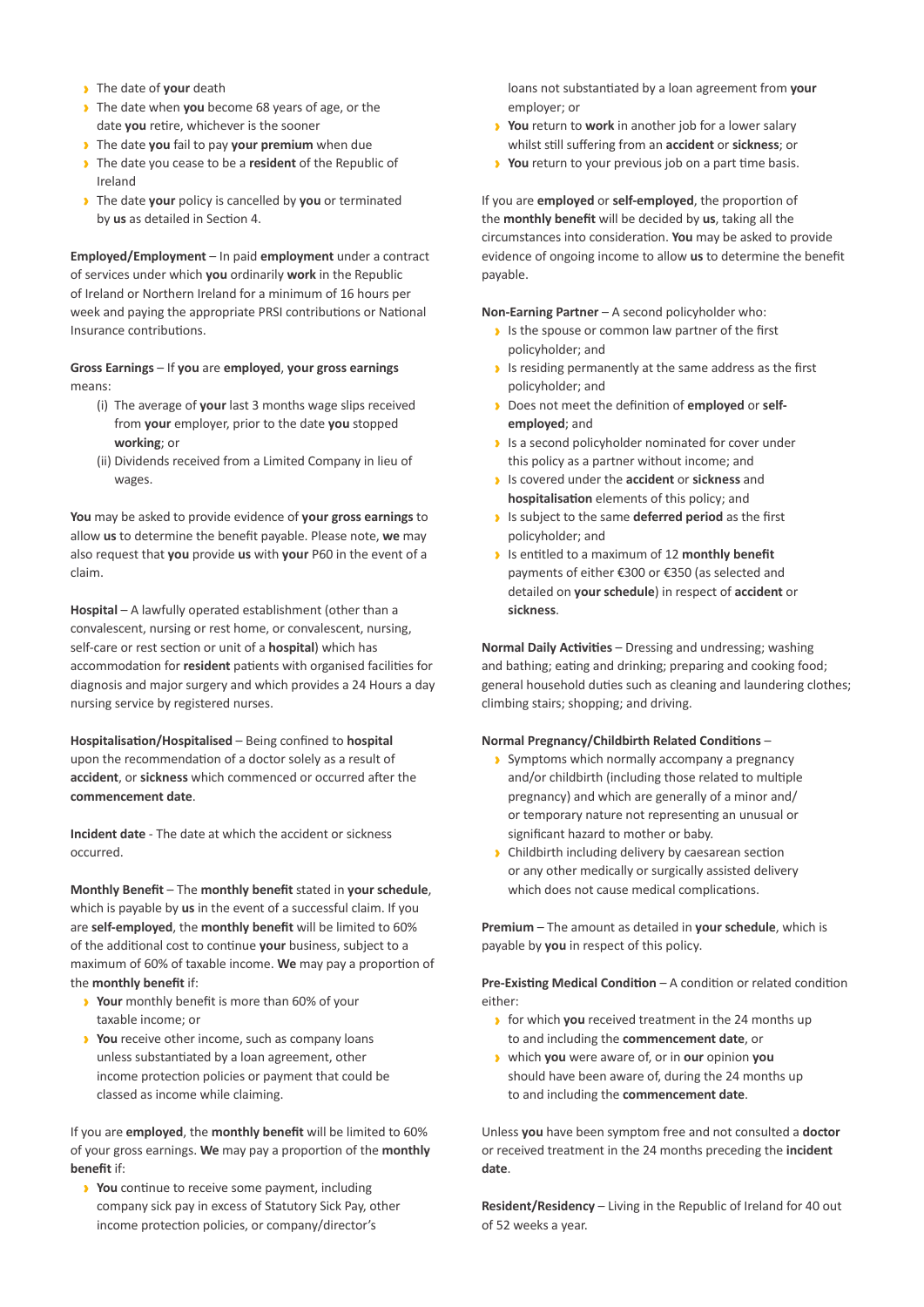**Schedule** – **Your schedule** of insurance, detailing **your** chosen cover level, benefit, **deferred period** and insured persons.

**Self-Employed/Self-Employment** – Being in a profession or business, alone or in association with others, paying Class S PRSI if **you work** in the Republic of Ireland, or National Insurance if **you work** in Northern Ireland.

**Sickness** – A medical condition or disease, confirmed by **your doctor** and occurring whilst **you** are in **work**, which stops **you** doing **your work** or any **work** that **your** experience, education or training may reasonably qualify **you** to do. If **you** are **self-employed**, a condition will only be acceptable as **sickness** if it stops **you** from assisting, managing and/or carrying on any part of the running of **your** business whatsoever. **You** will be required to provide relevant evidence for the duration of **your** valid claim. If **you** are a **non-earning partner** a condition will only be acceptable as **sickness** if **you** are certified by a **doctor** as totally confined to **your** normal place of residence, a **hospital** or other recognised medical facility OR requiring assistance to carry out at least four of the eight listed **normal daily activities**. **You** must be under the continuing care of a **doctor** throughout **your** claim.

**Taxable Income** – If **you** are **self-employed** and registered with The Revenue Commissioners of Ireland, **taxable income** means the monthly average of **your** income for the 6 months immediately prior to the relevant claim start, and where your earnings have been declared to The Revenue Commissioners. **You** may be asked to provide evidence of **your taxable income** to allow **us** to determine the benefit payable.

**We, Us or Our** – Maiden Life Försäkrings AB, registered in Sweden under number 516406-0468, whose registered office is at Klarabergsviadukten 70, Box 70396, 107 24, Stockholm, Sweden. Maiden Life is authorised in Ireland via the European Union Freedom of Services regime.

**Work/Working** – Permanent gainful **employment** or **selfemployment**; paying the correct Pay Related Social Insurance (PRSI) or National Insurance contributions.

**You or Your** – The person(s) who has/have been accepted for insurance and is/are named in the **schedule**.

### **10 DATA PRIVACY**

Please visit www.maidenlg.com/privacy notice for further information about how and when **we** process **your** personal information under **our** full Privacy Notice. **You** can also request a hard copy of **our** privacy notice by contacting **our** Data Protection Officer at dataprotection@maideniis.com.

### **HOW WE USE YOUR INFORMATION**

The personal information, provided by **you** (or anyone acting on **your** behalf), is collected by or on **our** behalf and may be used by **us**, **our** employees, agents and service providers acting under **our** instruction for the purposes of insurance administration, underwriting, claims handling, research or for statistical purposes.

**We** may process **your** information for a number of different purposes. For each purpose **we** must have a legal ground for such processing. When the information that **we** process is classed as 'special category data', **we** must have a specific additional legal ground for such processing. Generally, **we** will rely on the following legal grounds:

- › It is necessary for **us** to process **your** personal information to provide this policy and services related to it. **We** will rely on this for activities such as assessing **your** application, managing **your** policy, handling claims and providing other services to **you**
- › **We** have an appropriate business need to process **your** personal information and such business need does not cause harm to **you**. **We** will rely on this for activities such as maintaining **our** business records and developing, improving **our** products and services, and providing information about **our** products and services to **you**
- › **We** have a legal or regulatory obligation to use such personal information
- › **We** need to use such personal information to establish, exercise or defend **our** legal rights

### **HOW WE SHARE YOUR INFORMATION**

In order to sell, manage and provide **our** products and services, prevent fraud and comply with legal and regulatory requirements, **we** may need to share **your** information with the following types of third parties:

- › Reinsurers, Regulators and Authorised/Statutory Bodies including but not limited to the Irish Revenue Commissioner
- › Credit reference agencies
- › Fraud prevention agencies
- **•** Crime prevention agencies, including the police
- › Hive Insurance Services
- › Suppliers carrying out a service on **our** behalf
- **I** Other insurers, business partners and agents
- › Other companies within the Maiden Insurance Group

### **MARKETING**

**We** will not use **your** information or pass it on to any other person for the purposes of marketing further products or services to **you** unless **you** have consented to this.

### **FRAUD PREVENTION AND DETECTION**

In order to prevent or detect fraud and money laundering **we** may check **your** details with various fraud prevention agencies, who may record a search. Searches may also be made against other insurers' databases. If fraud is suspected, information will be shared with those insurers.

Other users of the fraud prevention agencies may use this information in their own decision making processes.

### **AUTOMATED DECISIONS**

**We** may use automated tools with decision making to assess **your** application for insurance and for claims handling processes. If **you** object to an automated decision, **we** may not be able to offer **you** an insurance quotation.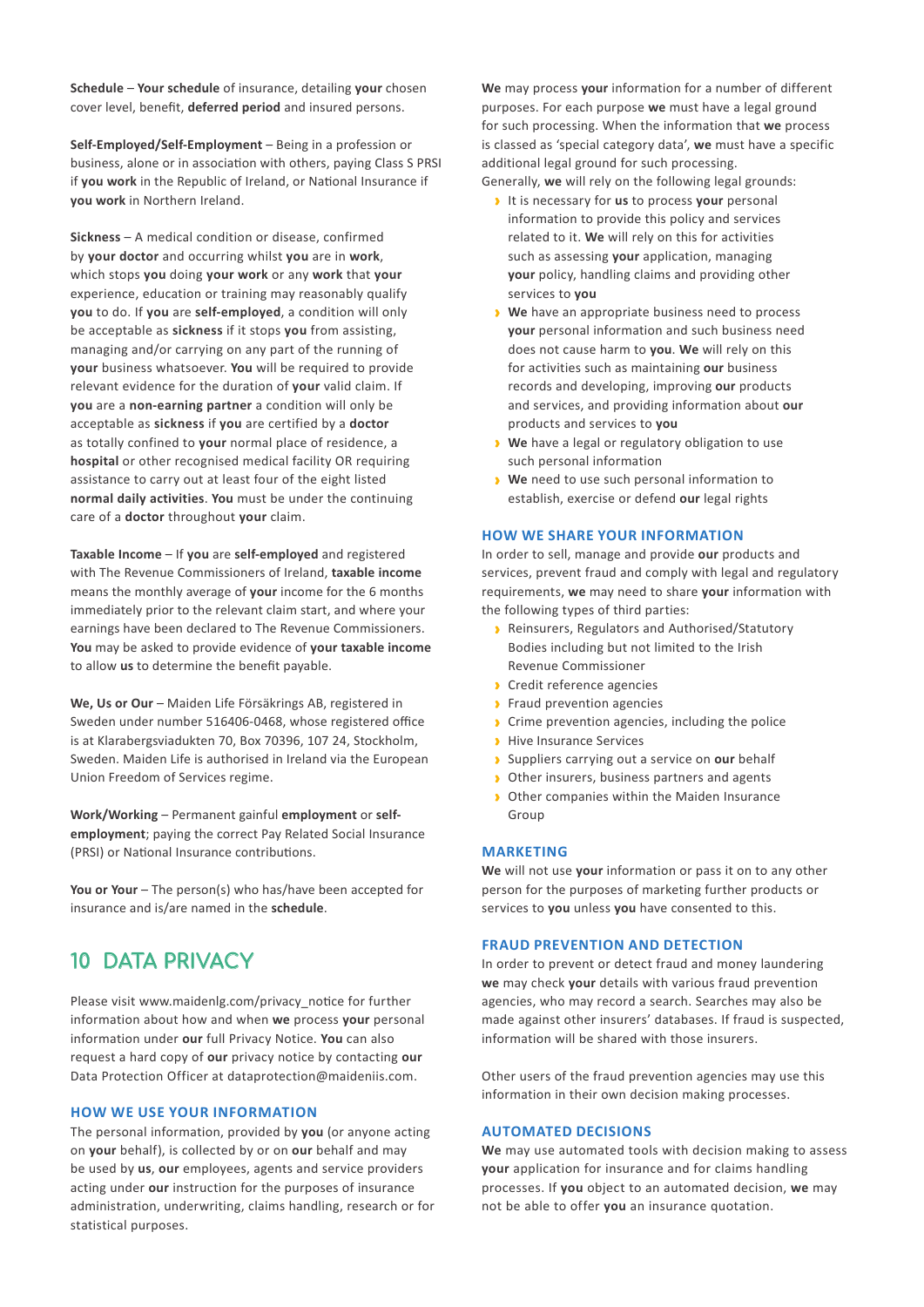### **HOW TO CONTACT US**

**You** can ask for more information about **our** use of **your** personal information or complain about its use, by contacting **our** Data Protection Officer at dataprotection@maideniis.com, or by writing to **us** at the following address: The Data Protection Officer, Maiden Life Försäkrings AB, c/o Maiden Global Holdings Ltd, Albion House, The Valley Centre, Gordon Road, High Wycombe, Bucks, HP13 6EQ.

For more information on the General Data Protection Regulation **you** may also write to The Data Protection Commission at: Data Protection Commission, 21 Fitzwilliam Square South, Dublin 2, D02 RD28, Ireland. 0761 104 800